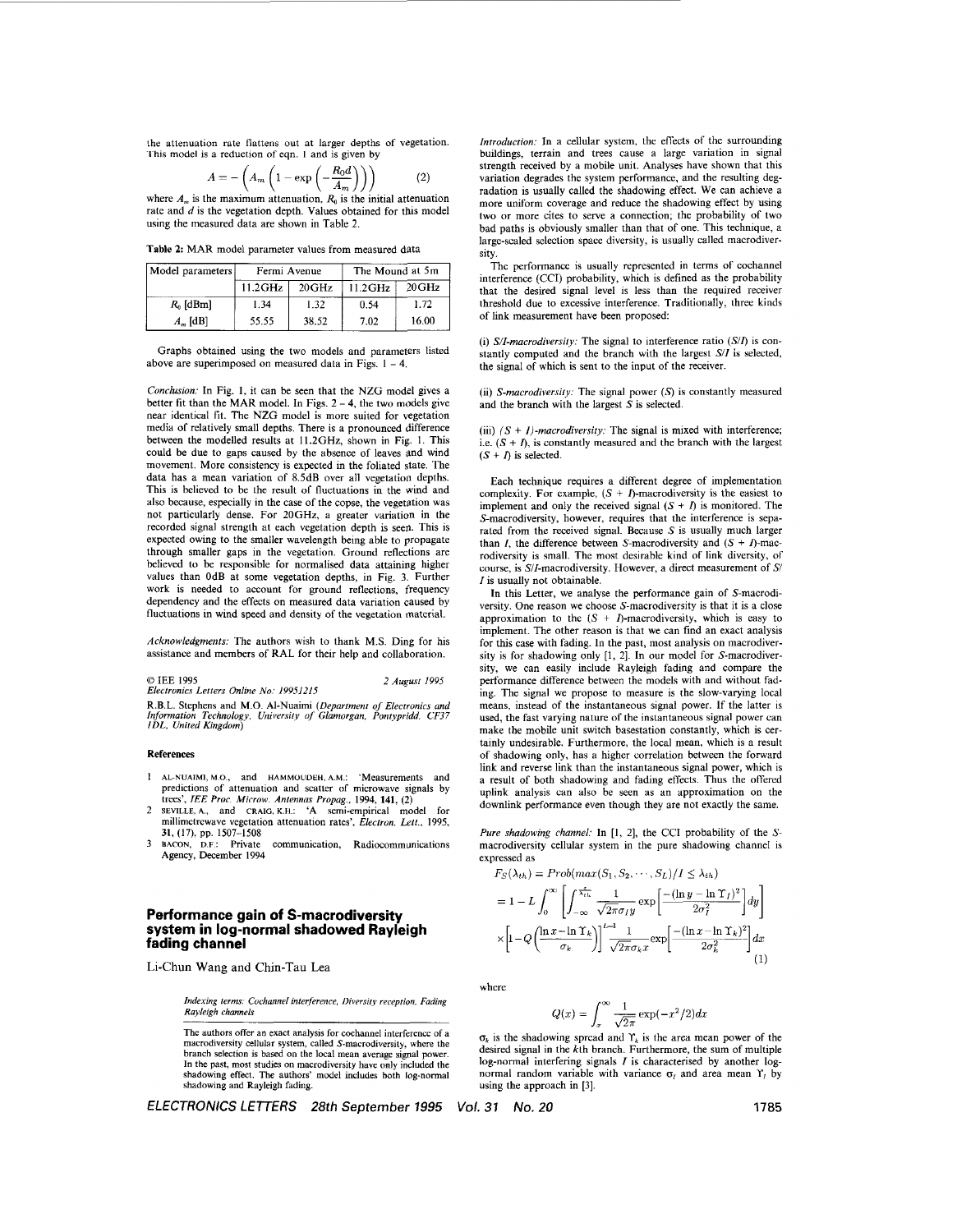<span id="page-1-0"></span>*Shadowed Rayleigh fading channel:* Let *Z* be the best local mean **of**  the desired signal among the *L* diversity branches, i.e.

$$
Z = max(\Omega_1, \Omega_2, \cdots, \Omega_L)
$$
 (2)

where  $\Omega_k$  is the log-normal distributed local mean of the signal power from the kth branch. If each branch is mutually independent and identically distributed (IID), the probability density function (PDF) of *Z* is

$$
f_Z(x) = L \left[ 1 - Q \left( \frac{\ln x - \ln \Upsilon_k}{\sigma_k} \right) \right]^{L-1}
$$
  
 
$$
\times \frac{1}{\sqrt{2\pi}\sigma_k x} \exp \left[ \frac{-(\ln x - \ln \Upsilon_k)^2}{2\sigma_k^2} \right]
$$
 (3)

For a given local mean *Z*, the PDF of the desired signal power  $y_d$ under the shadowed Rayleigh fading channel is exponentially distributed, i.e.

$$
f_{y_d}(y_d \mid Z) = \frac{1}{Z} \exp\left[-\frac{y_d}{Z}\right] \tag{4}
$$

In **[4],** the exact formula of the conditional CCI probability given the local mean of the desired signal is derived under the shadowed Rayleigh fading channel. We extend the results in [4] to the macrodiversity cellular system. **More** specifically, the local mean of the desired signal in **141** is now replaced by the best local mean selected from among the *L* base stations, denoted by *2,* of which the PDF is given in eqn. 3. We assume that the log-normal distributed local means of the *n* interfering signals  $\omega_i$ ,  $i = 1, ..., n$ , are IID random variables; then the conditional CCI probability given *Z* and *n* can be obtained by using the similar procedures in **[4]** as follows:

$$
Prob(y_d \le \lambda_{th} \mid Z, n) = 1 - \prod_{i=1}^{n} \int_0^{\infty} \frac{Z}{\sqrt{2\pi (Z + \lambda_{th}\omega_i)\sigma_i\omega_i}} \times \exp\left[\frac{-(\ln\omega_i - \ln\Upsilon_i)^2}{2\sigma_i^2}\right] d\omega_i
$$
\n(5)

where  $\omega_i$  is the log-normal distributed local mean of the *i*th interferer with shadow spread  $\sigma_i$  and area mean  $\Upsilon_i$ ,  $i = 1, ..., n$  and  $\lambda_{ik}$ is the threshold required at the receiver. Averaging over *2* in eqn. *5,* we obtain

$$
Prob(y_d \le \lambda_{th} \mid n)
$$
\n
$$
= 1 - \int_0^\infty L \left[ 1 - Q \left( \frac{\ln Z - \ln \Upsilon_k}{\sigma_k} \right) \right]^{L-1}
$$
\n
$$
\times \frac{1}{\sqrt{2\pi}\sigma_k Z} \exp \left[ \frac{-(\ln Z - \ln \Upsilon_k)^2}{2\sigma_k^2} \right]
$$
\n
$$
\times \left[ \prod_{i=1}^n \int_0^\infty \frac{Z}{\sqrt{2\pi} (Z + \lambda_{th}\omega_i)\sigma_i\omega_i} \exp \left[ \frac{-(\ln \omega_i - \ln \Upsilon_i)^2}{2\sigma_i^2} \right] d\omega_i \right] dZ
$$
\n(6)

By letting  $\alpha = \ln(Z/\Upsilon_k)/(\sqrt{2}\sigma_k)$  and  $\beta = \ln(\omega_k/\Upsilon_k)/(\sqrt{2}\sigma_k)$ , we can transform eqn. 6 into a Hermite integration form and apply the Hermite polynomial approach to obtain the numerical **result** as follows:

$$
Prob(y_d \leq \lambda_{th} \mid n) = 1 - \int_{-\infty}^{\infty} f(\alpha) \exp(-\alpha^2) d\alpha
$$

$$
\approx 1 - \sum_{l=1}^{l=m} f(x_l) \phi_l \tag{7}
$$

where

$$
f(x_l) = \frac{L}{\pi} \left[ 1 - Q\left(\sqrt{2}x_l\right) \right]^{L-1} \times \left[ \prod_{i=1}^n \sum_{h=1}^m \frac{\Upsilon_k \exp\left(\sqrt{2}\sigma_k x_l\right) \phi_h}{\left(\Upsilon_k \exp\left(\sqrt{2}x_l \sigma_k\right) + \lambda_{th} \Upsilon_i \exp\left(\sqrt{2}\sigma_i x_h\right)\right)} \right]
$$
\n(8)

where  $\phi_i$  and  $\phi_j$  are the weight factors,  $x_i$  and  $x_j$  are the roots of the *m*th order Hermite polynomial, respectively,  $\Upsilon_k$  and  $\Upsilon_j$  are the area means of the desired signal and interfering signal, respectively, and  $\sigma_k$  and  $\sigma_j$  are the shadow spread of the desired signal

and interfering signal, respectively.

**Table 1:** S-macrodiversity gain (DG) and received signal to interference ratio *(Si0* in terms of *5* and 10% cochannel interference probability (CCIP) in pure shadowing channel and shadowed Rayleigh fading channel

| L              |               | Pure shadowing |          |             |         | Shadowing & Rayleigh fading |          |      |  |
|----------------|---------------|----------------|----------|-------------|---------|-----------------------------|----------|------|--|
|                | 5% CCIP       |                | 10% CCIP |             | 5% CCIP |                             | 10% CCIP |      |  |
|                | S/I           | DG             | S/I      | $_{\rm DG}$ | S/I     | DG                          | S/I      | DG   |  |
|                | $d\mathbf{B}$ | dB             | dB       | dB          | dB      | dB                          | dB       | dB   |  |
| 1              | 10.96         |                | 13.69    |             | 5.49    |                             | 9.55     |      |  |
| $\overline{2}$ | 15.78         | 4.82           | 18.12    | 4.43        | 9.78    | 4.29                        | 13.54    | 3.99 |  |
| 3              | 17.97         | 7.01           | 20.46    | 6.77        | 11.78   | 6.29                        | 15.51    | 5.96 |  |
| 4              | 19.41         | 8.45           | 21.80    | 8.11        | 13.13   | 7.64                        | 16.80    | 7.25 |  |
|                |               |                |          |             |         |                             |          |      |  |

| L              | Pure shadowing |       |          |       | Shadowing & Rayleigh fading |       |          |               |
|----------------|----------------|-------|----------|-------|-----------------------------|-------|----------|---------------|
|                | <b>5% CCIP</b> |       | 10% CCIP |       | <b>5% CCIP</b>              |       | 10% CCIP |               |
|                | S/I            | DG    | S/I      | DG    | S/I                         | DG    | S/I      | DG            |
|                | dB             | dB    | dB       | dB    | dB                          | dB    | dB       | $\mathbf{dB}$ |
|                | 0.64           |       | 5.11     |       | $-3.09$                     |       | 2.28     |               |
| $\overline{2}$ | 8.54           | 7.9   | 12.52    | 7.41  | 4.27                        | 7.36  | 9.28     | 6.96          |
| 3              | 12.22          | 11.58 | 16.06    | 10.95 | 8.00                        | 11.09 | 12.62    | 10.34         |
| 4              | 14.36          | 13.72 | 18.39    | 13.28 | 10.23                       | 13.33 | 15.11    | 12.83         |

$$
\frac{4}{a \sigma_k} = \frac{14.36}{\sigma_i} = 6 \text{ dB}
$$

$$
h \sigma_k = \sigma 6.5 \pi \tau = 10 \text{dB}
$$



**Fig. 1** *S-macrudiversiry cochannel inrerjerence probability performance in pure Jhadowing channel and rhadowed Rayleigh channel* 

 $n = 2$ ,  $\sigma_k = \sigma_i = 6 dB$ ,  $a = b = 2$ ,  $g = 0.15R$  and  $R_u = 5.3R$ , where R is cell radius, and  $R_u$  is distance between receiver and interferers  $\begin{array}{l} \n\text{---} \text{---} \text{修} \text{ hadowed Rayleigh channel} \\
\hline \n\text{---} \text{---} \text{--} \text{and diversity} \n\end{array}$ 

- 
- 

**-A-** two-branch diversity *-0-* three-branch diversity **~X-** four-branch divcrsity

*Numerical results and discussions:* Consider a dual slope path **loss**  model  $p/p = 1/d^q(1 + g/d)^b$ , where  $p/p$ , is the ratio of received power to the transmitted power, *d* is the distance,  $a = b = 2$  and g = 0.15 times the cell radius in our case. Let the mobile be at the cell boundary *R* and the interferers he **5.3** *R* away. Fig. 1 shows the performance of an S-macrodiversity cellular system in a pure shadowing channel and in a shadowed Rayleigh fading, respectively. It is shown that with three-branch macrodiversity in an environment with 6dB shadowing spread, the 90 percentile **S/Z** is